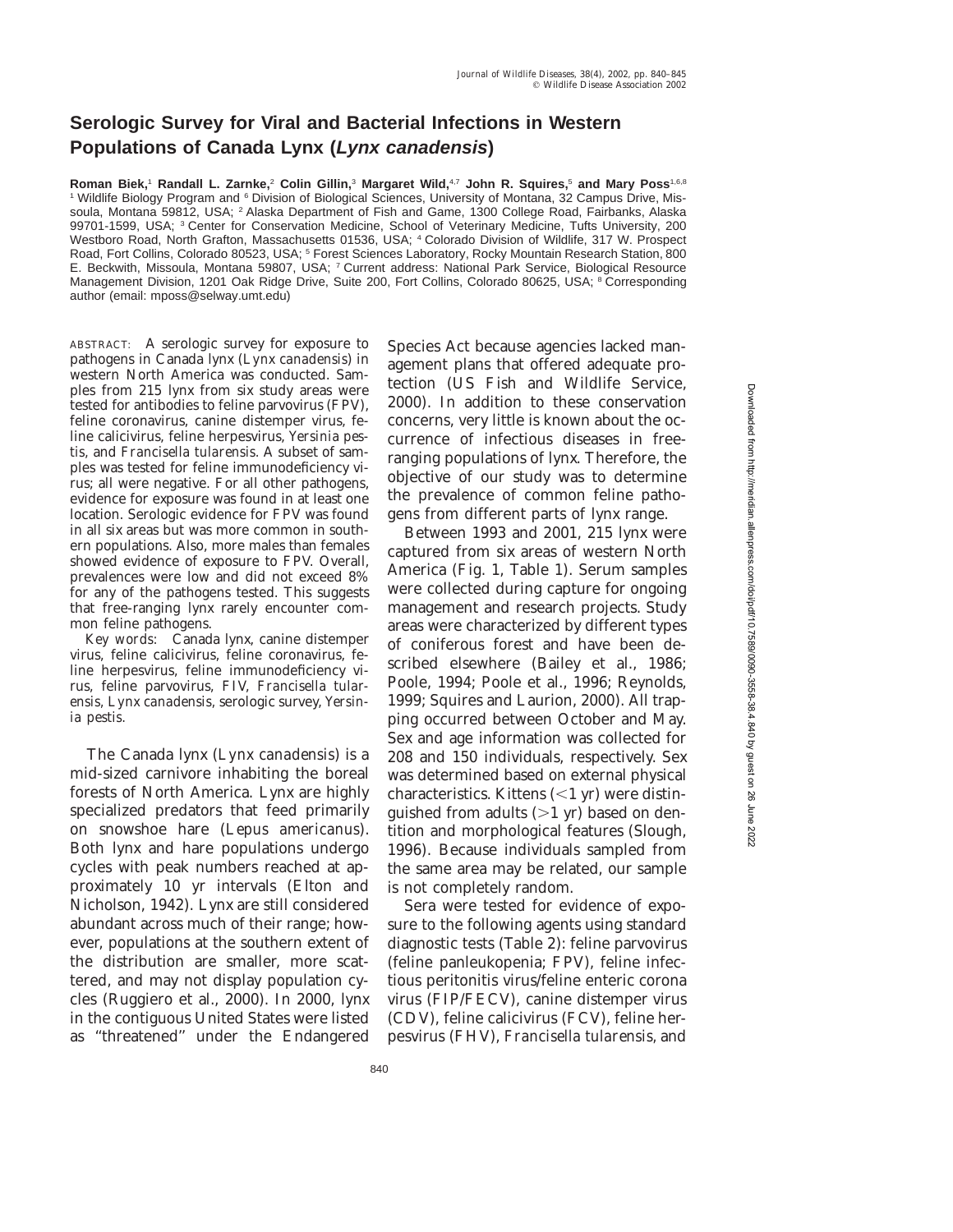

FIGURE 1. Sampling areas used for survey of Canada lynx. Area 1: Interior Alaska (USA; 64°05'-64°15′N, 147°27′-147°50′W); Area 2: Kenai Peninsula, Alaska (USA;  $60^{\circ}25' - 60^{\circ}50'$ N,  $150^{\circ}00'$ -151°15′W); Area 3: Yukon (Canada; 60°06′–61°52′N, 13300 –13706 W); Area 4: Northwest Territories (Canada; 61°30'-61°35'N, 116°45'-117° 30'W); Area 5: British Columbia (Canada; 50°00′–52°09′N, 120°00'–121°52'W); Area 6: Montana (USA; 112°40'–  $113°50'$ N,  $46°55' - 47°50'$ W). Potential distribution of lynx based on habitat relationships according to Schwartz et al., (2002) is shown in dark.

*Yersinia pestis.* Tests for feline leukemia virus were not conducted because this viral pathogen is rarely detected in wild felids (Murray et al., 1999). In addition, a subset of samples from Areas 1,3, 5, and 6 were evaluated for infection with feline immunodeficiency virus (FIV) using three serologic techniques. First, sera ( *n* 16) from Area 6 were tested at the Washington State Disease Diagnostic Laboratory (Pullman, Washington, USA) with an enzymelinked immunosorbent assay (ELISA) designed for detection of domestic cat FIV antibodies. Secondly, lynx sera were tested for antibody recognition of cougar-derived FIV (*Puma concolor*) using an immunoblot assay ( *n* 92) and a flow cytometric assay ( *n* 64) at the University of Montana (Missoula, Montana, USA). Both tests reliably detect FIV antibodies in cougars (Poss, unpubl. data).

Not all sera were tested for evidence of exposure to all agents due to insufficient quantities of sample. Disease prevalence data based on serologic detection is sum-

|                         |               |     |                                                                                       |                                                                                    |                                          | Antibody prevalence                       |                                                |                                                                                                 |                                                                                                  |
|-------------------------|---------------|-----|---------------------------------------------------------------------------------------|------------------------------------------------------------------------------------|------------------------------------------|-------------------------------------------|------------------------------------------------|-------------------------------------------------------------------------------------------------|--------------------------------------------------------------------------------------------------|
| Area                    | Time period   |     | FPV                                                                                   | <b>FIP/FECV</b>                                                                    | CDV                                      | FCV                                       | FHV                                            | F. tularensis                                                                                   | Y. pestis                                                                                        |
|                         | 1999-2000     |     | $\rm \mathring{3}^a$<br>1/30                                                          | $1/30$ (3)                                                                         |                                          |                                           |                                                |                                                                                                 |                                                                                                  |
|                         | 1993-1999     |     | $\widehat{\infty}$                                                                    |                                                                                    | $\widehat{\omega}$                       |                                           |                                                |                                                                                                 |                                                                                                  |
|                         | 1999-2000     | 38  | $\tilde{5}$                                                                           | $\left(\begin{matrix} 1\ 3 \end{matrix}\right)$                                    |                                          | 0/23<br>0/51<br>0/35<br>0/0<br>0/0        | $0/23$<br>$0/53$<br>$0/27$<br>$0/16$<br>$0/27$ |                                                                                                 |                                                                                                  |
|                         | 1993-1996     |     |                                                                                       |                                                                                    | $\mathbf{e}$                             |                                           |                                                |                                                                                                 |                                                                                                  |
|                         | $1999 - 2000$ |     | $\frac{1}{56}$<br>$\frac{2}{30}$<br>$\frac{2}{16}$<br>$\frac{6}{5}$<br>$\frac{5}{45}$ | $_{(10)}$                                                                          | $\bigoplus$<br>028<br>02905743<br>020670 |                                           |                                                | $\begin{array}{c}\n 120 \\  130 \\  044 \\  0738 \\  074 \\  088 \\  0739 \\  089\n\end{array}$ |                                                                                                  |
|                         | $1002 - 866.$ |     | $(13)$<br>$(20)$<br>$(1)$                                                             | $\bigoplus$<br>$\begin{array}{c} 1/56 \\ 5/38 \\ 0/16 \\ 3/30 \\ 2/45 \end{array}$ |                                          | $\frac{2}{43}$ (5)<br>$\frac{1}{198}$ (1) | $1/42$ (2)                                     |                                                                                                 | $0/30$<br>$0/44$<br>$0/38$<br>$0/30$<br>$0/30$<br>$0/30$<br>$0/30$<br>$0/30$<br>$0/30$<br>$0/30$ |
| $\overline{\text{nta}}$ |               | 215 | 7/215(8)                                                                              | 2/215(6)                                                                           | 5/196 (3)                                |                                           | (1) 88(1)                                      | /195(1)                                                                                         |                                                                                                  |

TABLE 1. Serum antibody prevalence for feline parvovirus (feline panleukopenia; FPV), feline infectious peritonitis virus/feline enteric corona virus (FIP/FECV), canine distemper virus (CDV), feline calicivirus (FCV), feline herpesvirus (FHV), *Francisella tularensis,* and *Yersinia pestis* in lynx from six areas of western North

TABLE 1.

Serum antibody prevalence for feline parvovirus (feline panleukopenia; FPV), feline infectious peritonitis virus/feline enteric corona virus (FIP/FECV)

canine distemper virus (CDV), feline calicivirus (FCV), feline herpesvirus (FHV), Francisella tularensis, and Yersinia pestis in lynx from six areas of western North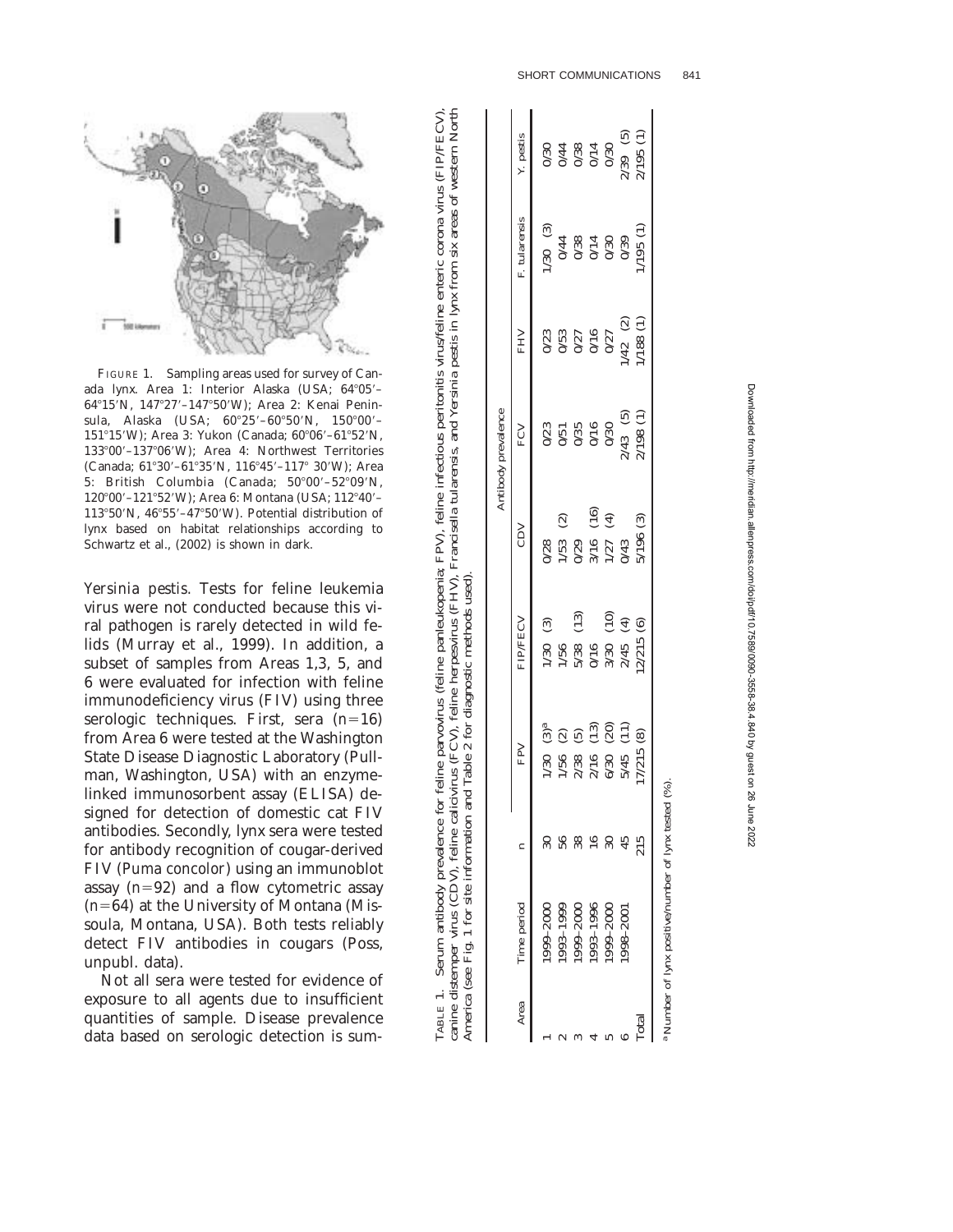| Agent                               | Test method            | Positive<br>threshold | Reference                                                           |
|-------------------------------------|------------------------|-----------------------|---------------------------------------------------------------------|
| Feline parvovirus <sup>a</sup>      | <b>IFA</b> b           | 25                    | modified after Helfer-Baker et al. (1980)                           |
| Feline coronavirus <sup>a</sup>     | <b>IFA</b> b           | 25                    | Heeney et al. (1990)                                                |
| Canine distemper virus <sup>a</sup> | <b>VNT<sup>c</sup></b> | 4                     | Appel and Robson (1973), modified<br>according to Guo et al. (1986) |
| Feline calicivirus <sup>a</sup>     | <b>VNT<sup>c</sup></b> | 4                     | Scott (1977)                                                        |
| Feline herpesvirus <sup>a</sup>     | <b>VNT<sup>c</sup></b> | 4                     | Scott (1977)                                                        |
| Francisella tularensis <sup>d</sup> | MA <sup>e</sup>        | 128                   | Brown et al. (1980)                                                 |
| Yersinia pestis <sup>d</sup>        | cELISA <sup>f</sup>    | 4                     | Chu (2000)                                                          |
|                                     | PH/PH <sub>Ig</sub>    | 10                    | Chu (2000)                                                          |

TABLE 2. Diagnostic methods used for determining exposure of Canada lynx to selected viral and bacterial pathogens.

<sup>a</sup> Conducted at Washington State Disease Diagnostic Laboratory, Pullman, Washington.

<sup>b</sup> Immunofluorescence assay.

<sup>c</sup> Virus neutralization test.

<sup>d</sup> Test conducted at Wyoming State Veterinary Laboratory, Laramie, Wyoming.

<sup>e</sup> Microagglutination test.

<sup>f</sup> Competitive enzyme-linked immunoabsorbent assay.

<sup>g</sup> Passive hemagglutination/passive hemagglutination inhibition test (if cELISA positive at 1:4).

marized in Table 1. All antibody titers in the text are reported as reciprocals of the respective serum dilutions (i.e., if the last positive reaction in a specific test was at a serum dilution of 1:128, the titer is reported as 128).

Prevalence of exposure to disease agents tested was low in lynx from all areas (Table 1). All samples were negative for FIV antibodies. For each of the other pathogens, there was evidence for exposure in at least one area. However, prevalence within a study area was less than 20% for any agent. Also, the cumulative prevalence for a pathogen across study areas did not exceed 8%. The only agent for which evidence was detected in all six populations was FPV. Together, these results suggest that lynx in the sampled areas have a low level of exposure to common infectious diseases of felids.

The effects of regional distribution, sex, and age group on antibody prevalence for FPV and FIP/FECV were tested with Fisher's exact test (two sided). For other pathogens, prevalences were not high enough for such an analysis. To determine if prevalence differed regionally, results from Areas 1–4 and Areas 5–6 were pooled.

Overall, FPV prevalence in the two southern populations was higher than further north (11 of 75 in the south vs. six of 140 in the north,  $P=0.014$ ). This regional difference may be related to the distribution of other wild felid species or occurrence of common sources of infection (e.g., domestic cats). Previous serologic surveys have revealed widespread and frequent exposure of cougars to FPV (Roelke et al., 1993; Paul-Murphy et al., 1994). Feline parvovirus infections have also been described in bobcats (*Lynx rufus*; Wassmer et al., 1988). It is possible that southern lynx are more frequently exposed to parvoviruses from cougars or bobcats, species that do not occur in the northern lynx range. On the other hand, parvovirus infections occur in many carnivores and some virus genotypes may be able to infect multiple species. It cannot be determined serologically whether lynx with antibodies against FPV have all encountered the same viruses because they are antigenically very similar (Steinel et al., 2001).

Antibody prevalence to FPV was significantly higher in males than females (12/ 107 vs. 3/101, *P*=0.030). As in most felids, the home ranges of male lynx tend to be larger than those of females (Slough and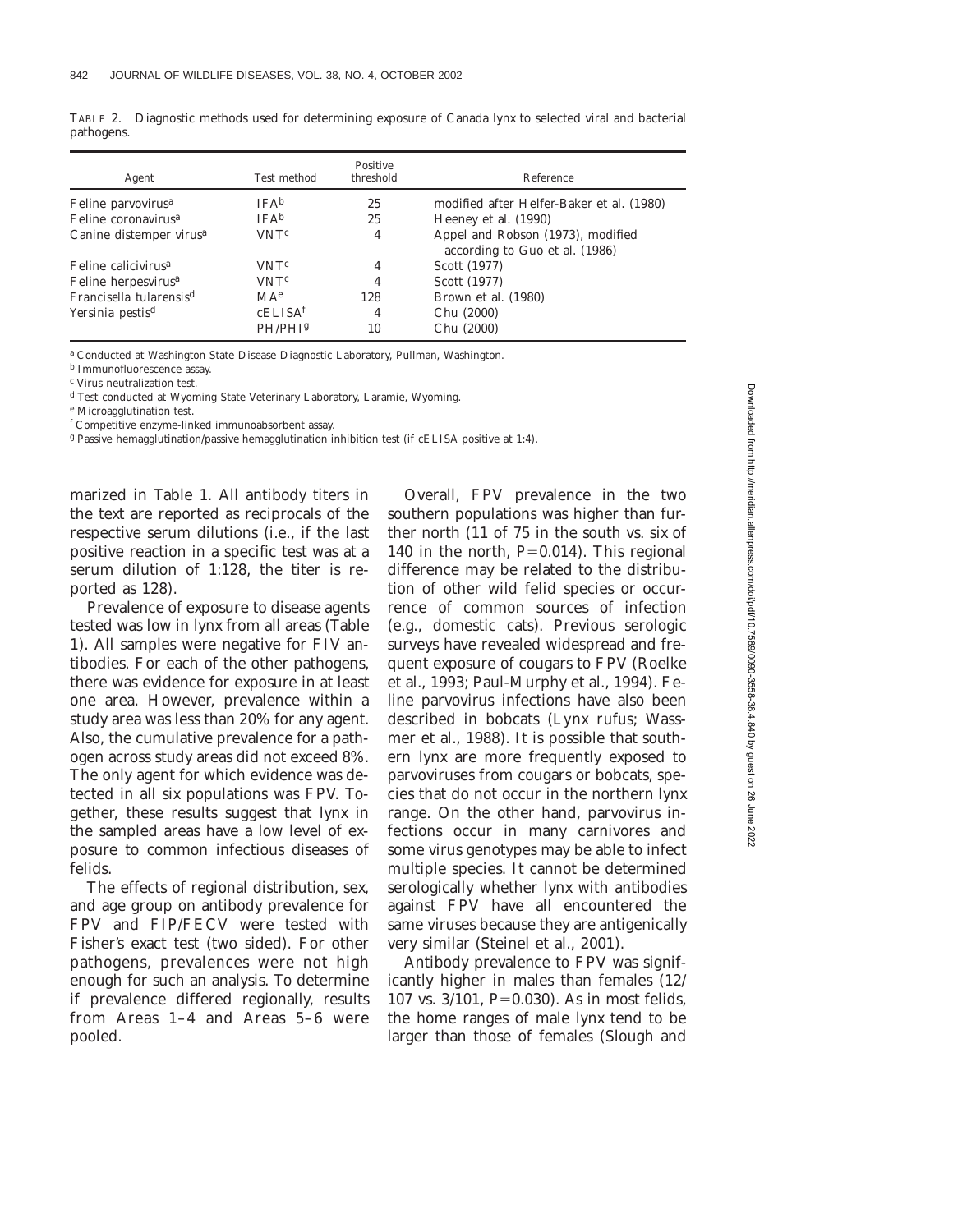Mowat, 1996; Squires and Laurion, 2000), which may increase the probability of encountering disease agents, including FPV. A higher degree of territory-marking behavior could also predispose males to FPV infection because virus transmission occurs mainly through the fecal-oral route (Reif, 1976). None of 29 kittens tested had evidence of exposure to FPV compared to 14 of 129 adults. However, this difference was not statistically significant  $(P=0.220)$ .

The fact that evidence of FPV exposure was detected in all six study areas suggested that this virus is enzootic in wild lynx populations. Antibody titers of lynx in Alaska (Areas 1–2) were low (25). However, some lynx in the other areas (Areas 4–6) had high titers  $(\geq 3,125)$  indicative of recent FPV infection or re-exposure.

Exposure to FIP/FECV was confirmed in all areas except Area 4. The three positive lynx from Areas 5 had high antibody titers (125–625) suggesting they were recently exposed. In contrast, antibody titers were low (25) in the other nine positive animals. The three positive lynx were 1–2 yr old and were captured in 2000. All lynx sampled in the same area in 1999 were negative. Together these data suggest a recent increase of feline coronavirus exposure in Area 5. None of the seropositive animals exhibited clinical signs. Thus, the significance of this increase in feline coronavirus exposure in Area 5 cannot be determined. Prevalence of FIP/FECV did not vary with sex (seven of 107 males vs. five of 101 females,  $P=0.769$ ), age group (nine of 129 adults vs. two of 21 kittens,  $P=0.653$ , or region (five of 75 in the south vs. seven of 140 in the north,  $P=0.756$ .

Evidence for exposure to FHV and FCV was found only in one and two individuals, respectively. In all three cases, antibody titers were low (6–48). Sensitivity and specificity of the employed tests for lynx has not been determined, so it is possible that the actual prevalence of infection with these agents may be somewhat higher or lower than reported. However, it is noteworthy that the viruses that are absent or at low prevalence in lynx populations (CDV, FHV, FCV, and FIV) are those that require close contact for transmission and do not persist well outside a host. In contrast, infections with FPV and FIP/FECV, which can persist temporarily in the environment, were more commonly detected. Thus, the solitary life style of the lynx may explain the observed low prevalence of some common feline pathogens.

Only two lynx, both from interior Alaska, had antibodies against *F. tularensis.* This bacterium is distributed throughout North America, including Canada and Alaska (Mörner and Addison, 2001). Serologic prevalences of 10–25% have been reported for wolves (*Canis lupus*) from Alaska and coyotes (*Canis latrans*) from Wyoming (Zarnke and Ballard, 1987; Gese et al., 1997). Moreover, snowshoe hares, the primary prey of the Canada lynx, are considered a common host for *F. tularensis* (Jellison, 1974; Morton, 1981). Thus it seems likely that lynx would come into frequent contact with the agent. *Francisella tularensis* infections in Scandinavian hare populations peak in late summer and early fall (Mörner et al., 1988). If this seasonal pattern holds for North American hare, lynx may be less likely to encounter the agent in the winter when our sampling was conducted. However, this explanation would also require that *F. tularensis* infection in lynx generate a short-lived humoral response. Although the longevity of tularemia antibody titers following *F. tularensis* infection in lynx is unknown, antibodies can be detected in naturally infected humans several years postinfection (Ericsson et al., 1994). Thus, the low prevalence of serologic evidence for *F. tularensis* in lynx is difficult to explain.

The two lynx with evidence of exposure to *Y. pestis* originated in Montana, the southernmost area examined. This result is concordant with the known distribution of plague, which has only occasionally been observed north of the Canadian border (Centers for Disease Control, 1998). In contrast, carnivore populations further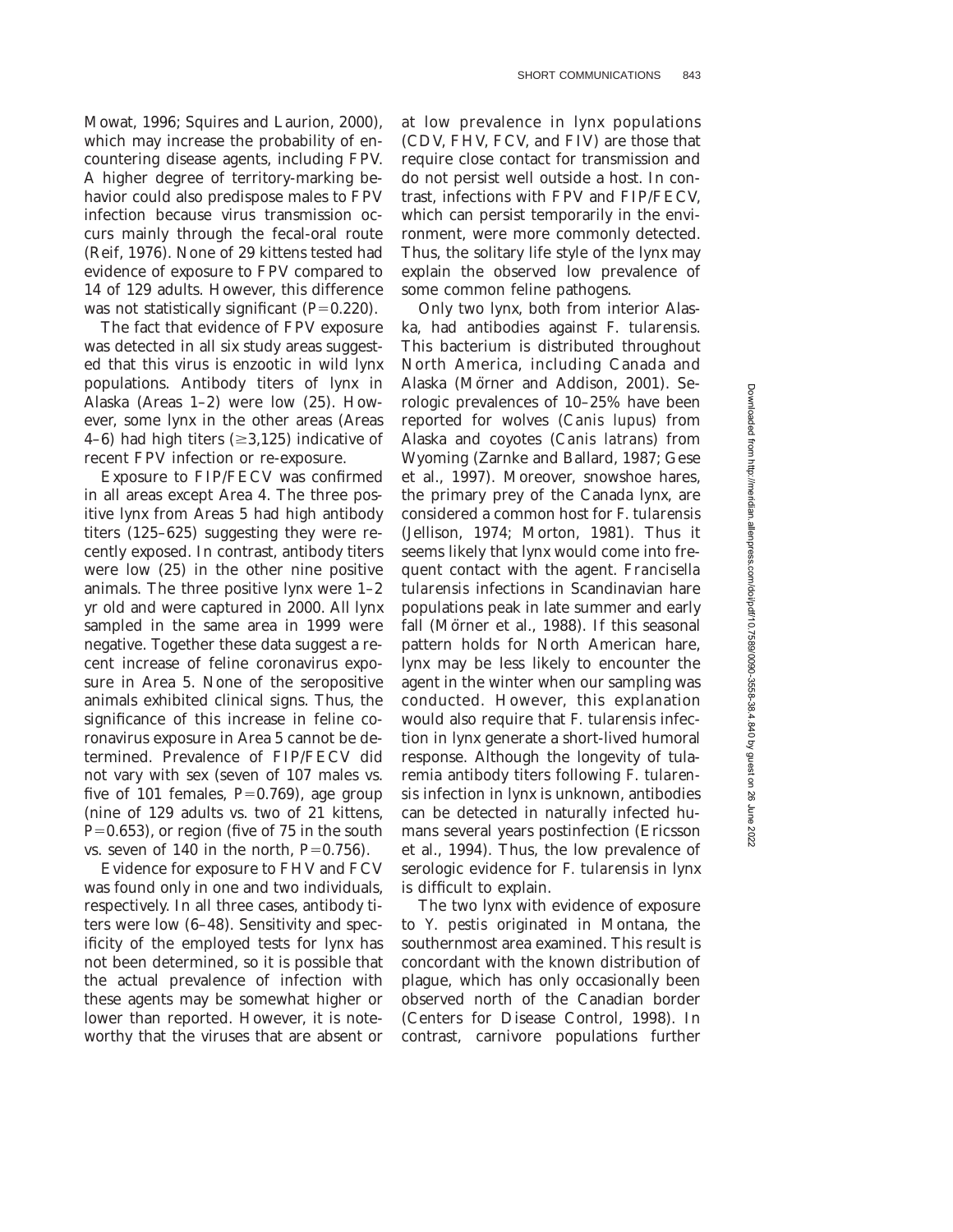south frequently show evidence of exposure (Paul-Murphy et al., 1994; Gese et al., 1997).

The low prevalence of antibodies against several common pathogens across a large geographic area suggests that infectious diseases rarely occur in lynx populations. However, we have to caution that lack of serologic evidence of disease does not necessarily equate with a lack of exposure. Specific data on longevity of antibody responses or on the sensitivity of the tests used are unavailable for lynx. Also, a low serologic prevalence for a pathogen may be related to exposed lynx developing clinical disease and dying. It is therefore possible that the current survey underestimated the true degree of exposure to the pathogens tested. However, the most parsimonious explanation for the low prevalences observed remains that free-ranging lynx have only minimal exposure to the agents included in this study.

This study was supported in part by grants from the National Fish and Wildlife Foundation and the Wilburforce Foundation. We greatly appreciate the dedicated work of Canadian and American biologists in capturing lynx and providing samples used in this study. J. Kolbe as well as H. and S. Dieterich, T. Shenk, G. Byrne, and other biologists at the Colorado Department of Wildlife assisted in blood collections. S. VandeWoude donated the cell line infected with cougar lentivirus used in FIV serologic assays. M. Schwartz provided the distribution map. We thank D. Bremer, J. Thompson, and S. Painter for assistance in the lab.

## **LITERATURE CITED**

- APPEL, M., AND D. S. ROBSON. 1973. A microneutralization test for canine distemper virus. American Journal of Veterinary Research 34: 1459– 1463.
- BAILEY, T. N., E. E. BANGS, M. F. PORTNER, J. C. MALLOY, AND R. J. MCAVINCHEY. 1986. An apparent overexploited lynx (*Felis lynx*) population on the Kenai Peninsula, Alaska (USA). Journal of Wildlife Management 50: 279–290.
- BROWN, S. L., F. T. MCKINNEY, G. C. KLEIN, AND W. L. JONES. 1980. Evaluation of a safranin-O-

stained antigen microagglutination test for *Francisella tularensis* antibodies. Journal of Clinical Microbiology 11: 146–148.

- CENTERS FOR DISEASE CONTROL. 1998. CDC plague home page. Centers for Disease Control and Prevention, *http://www.cdc.gov/ncidod/ dvbid/plague/world98.htm,* accessed 22 March 2002.
- CHU, M. C. 2000. Manual of plague laboratory tests. CDC Publications, Atlanta, Georgia, 130 pp.
- ELTON, C., AND M. NICHOLSON. 1942. The ten-year cycle in numbers of lynx in Canada. Journal of Animal Ecology 11: 215–244.
- ERICSSON, M., G. SANDSTROM, A. SJOSTEDT, AND A. TARNVIK. 1994. Persistence of cell-mediated immunity and decline of humoral immunity to the intracellular bacterium *Francisella tularensis* 25 years after natural infection. Journal of Infectious Diseases 170: 110–114.
- GESE, E. M., R. D. SCHULTZ, M. R. JOHNSON, E. S. WILLIAMS, R. L. CRABTREE, AND R. L. RUFF. 1997. Serological survey for diseases in freeranging coyotes (*Canis latrans*) in Yellowstone National Park, Wyoming. Journal of Wildlife Diseases 33: 47–56.
- GUO, W., J. F. EVERMANN, W. J. FOREYT, F. F. KNOWL-TON, AND L. A. WINDBERG. 1986. Canine distemper virus in coyotes: A serologic survey. Journal of the American Veterinary Medical Association 189: 1099–1100.
- HEENEY, J. L., J. F. EVERMANN, A. J. MCKEIRNAN, L. MARKER-KRAUS, M. E. ROELKE, M. BUSH, D. E. WILDT, D. G. MELTZER, L. COLLY, J. LUKAS, J. V. MANTON, T. CARO, AND S. J. O'BRIEN. 1990. Prevalence and implications of feline coronavirus infections of captive and free-ranging cheetahs (*Acinonyx jubatus*). Journal of Virology 64: 1964– 1972.
- HELFER-BAKER, C., J. EVERMANN, A. MCKEIRNAN, W. MORRISON, R. SLACK, AND C. MILLER. 1980. Serological studies on the incidence of canine enteritis viruses. Canine Practice 7: 37–42.
- JELLISON, W. L. 1974. Tularemia in North America 1930–1974. University of Montana Foundation, Missoula, Montana, 276 pp.
- MÖRNER, T. AND E. ADDISON. 2001. Tularemia. In Infectious diseases of wild mammals, E. S. Williams and I. K. Barker (eds.). Iowa State University Press, Ames, Iowa, pp. 303–312.
- , G. SANDSTROM, R. MATTSSON, AND P. O. NILSSON. 1988. Infections with *Francisella tularensis* biovar palaearctica in hares (*Lepus timidus, Lepus europaeus*) from Sweden. Journal of Wildlife Diseases 24: 422–433.
- MORTON, J. K. 1981. Tularemia. *In* Alaska wildlife diseases. R. A. Dieterich (ed.). University of Alaska Press, Fairbanks, Alaska, pp. 46–53.
- MURRAY, D. L., C. A. KAPKE, J. F. EVERMANN, AND T. K. FULLER. 1999. Infectious disease and the